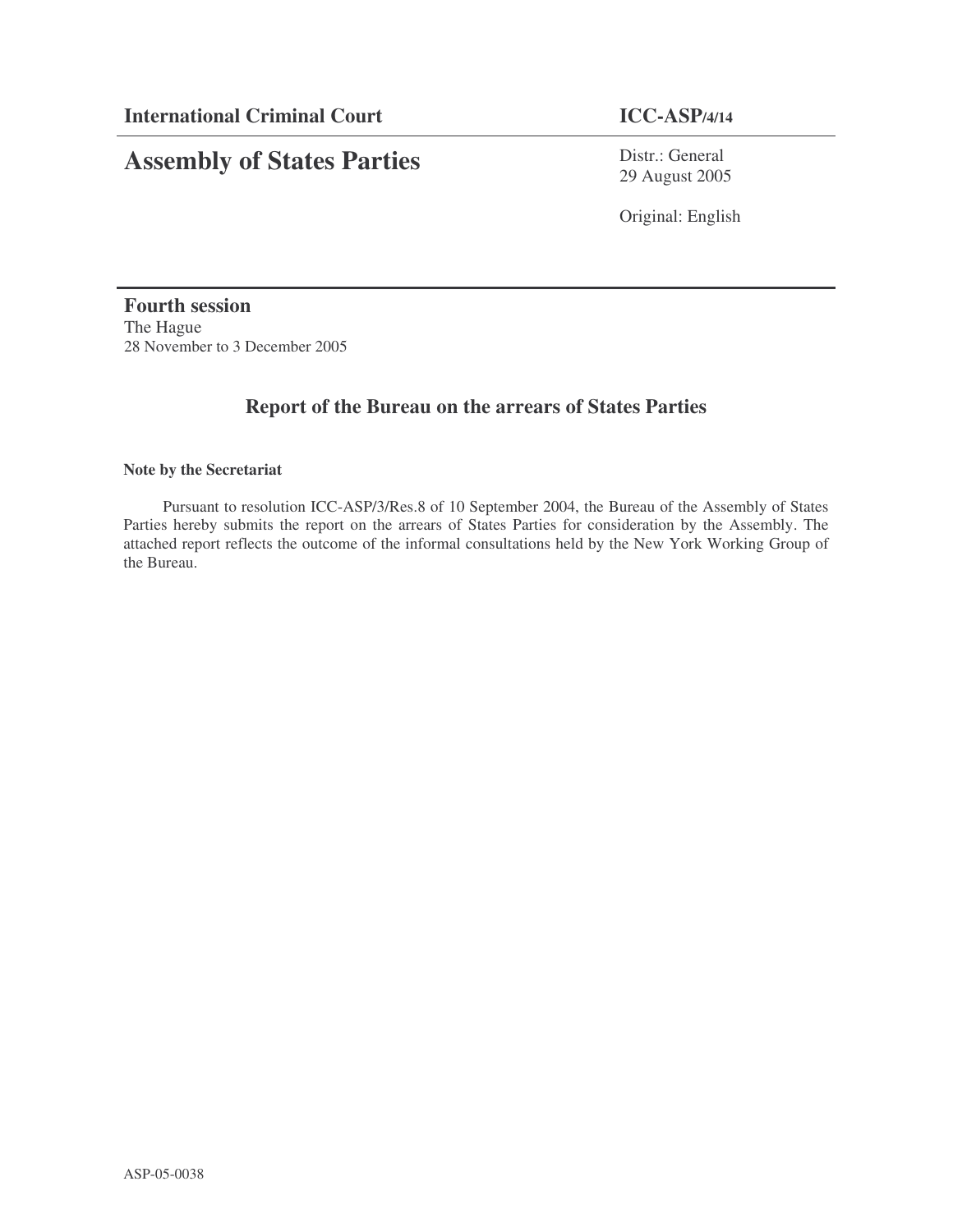# **Report of the Bureau on arrears of States Parties**

1. In December 2004, the Bureau of the Assembly of States Parties to the Rome Statute of the International Criminal Court ("the Court") decided to establish two standing working groups, one in The Hague and the other in New York, in accordance with resolution ICC-ASP/3/Res.8 adopted by the Assembly at its third session. In February 2005, the Coordinator of the Working Group in New York, H.E. Ambassador Allieu Ibrahim Kanu (Sierra Leone), appointed three facilitators for the issues attributed to the Working Group. This report reflects the outcome of the consultations conducted by the facilitator on the issue of "Arrears of States Parties".

# **I. Consultations**

2. Between March and July 2005 the facilitator held numerous informal consultations with experts from the Registry of the Court, the Secretariat of the Assembly of States Parties and the Committee on Budget and Finance on questions of finance and contributions. He also contacted specific States Parties to the Rome Statute and met with representatives of the Coalition for the ICC. Furthermore, he had the opportunity to talk to the Secretary of the United Nations Committee on Contributions and to discuss United Nations experience with regard to arrears.

3. The facilitator held two meetings with interested States Parties in New York on 18 April 2005 and 7 July 2005. An updated draft report was then sent out to the permanent missions of all States Parties in New York with a request for comments by 29 July 2005.

# **II. Findings**

# **Status of contributions as of June 2005**

4. Assessed contributions and advances to the Working Capital Fund are calculated on the basis of the budget adopted and the amount of the Working Capital Fund determined by the Assembly of States Parties. Subsequently, the Registrar of the Court informs the States Parties of their commitments in respect of annual assessed contributions and advances to the Working Capital Fund.<sup>1</sup> As of 1 January of the following calendar year, the unpaid balance of such contributions and advances is considered to be one year in arrears.<sup>2</sup>

5. By the time of drafting of this report, in late June 2005, the Court had completed two financial periods (2002/03 and 2004) and was halfway into its third financial period (2005). Outstanding assessed contributions for the 2002/03 financial period amounted to  $\epsilon$ 1.150 million (3.7 per cent) and for the 2004 financial period to  $\epsilon$ 4.450 million (8.4 per cent).<sup>3</sup> Eleven States Parties had not made any contributions so far, and just four of those States Parties were responsible for 89 per cent of outstanding contributions for the 2002/03 and 2004 financial periods. With regard to the 2005 financial period, it is significant that delays in payment of contributions have increased compared to earlier financial periods. At the end of June 2005, only 69 per cent of contributions had been received, compared with about 65 per cent at the same time in 2004. What looks like an improvement is in fact the opposite, as in 2004 the Court had originally invoiced only 75

 $1$  Official Records of the Assembly of States Parties to the Rome Statute of the International Criminal Court, First *session*, New York, 3-10 September 2002 (United Nations publication, Sales No. E.03.V.2 and corrigendum), ICC-ASP/1/3, part. II,D, Financial Regulations and Rules*,* regulation 5.5.

 $<sup>2</sup>$  Ibid., regulation 5.6.</sup>

<sup>&</sup>lt;sup>3</sup> Assessed contributions only; advances to the Working Capital Fund not included.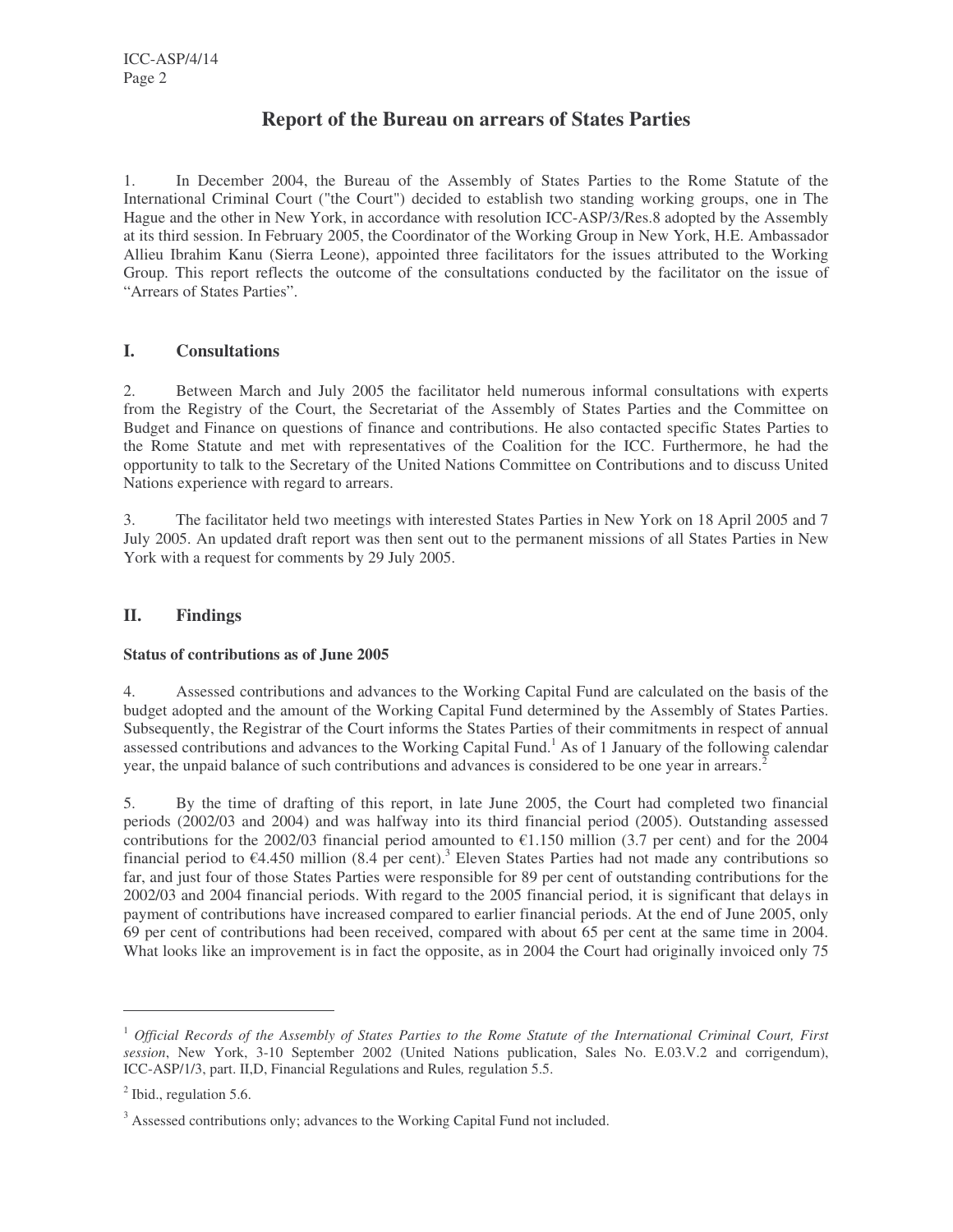per cent of the assessed contributions. In its April 2005 report the Committee on Budget and Finance expressed concern about this development.<sup>4</sup>

6. Non-payment and delayed payment of contributions have been of concern to the Bureau of the Assembly of States Parties almost since the establishment of the Court. On several occasions, the President of the Bureau has personally written to a number of foreign ministers and heads of States inviting them to pay their States' contributions fully and on time. When the facilitator enquired about the reasons for nonpayment or delays in payment of contributions, States Parties repeatedly gave one of the following explanations:

- The delay was the result of an unexpected growth in the Court's budget, which made it necessary to request additional funds from the relevant government authorities in order to meet the total amount of contributions due.
- The non-payment was the consequence of limited fiscal resources, as a result of which the government was unable to honour its obligations in respect of the total of contributions owed to international organizations.
- In addition, a number of participants in the consultations felt that the notification of States Parties about their non-payment or delayed payment of contributions needs to be improved.

Three of the eleven States Parties who have not yet made any payment in respect of any financial period of the Court were also in arrears with their assessed contributions to the United Nations and had requested exemption from the loss of voting rights under Article 19 of the Charter of the United Nations in 2004. Moreover, four of the eleven had not participated in the third session of the Assembly of States Parties. It is noteworthy that few of the representatives from permanent missions in New York who were contacted on this issue were aware that their State was in arrears of contributions to the Court. It is furthermore notable that none of the States Parties contacted by the facilitator cited factors other than financial or technical reasons for non-payment or delayed payment of contributions, such as lack of political support for the Court.

### **Implications of non-payment and delayed payment of contributions**

7. According to the Registry of the Court, the current non-payment or delayed payment of contributions has not placed financial constraints on the Court (entailing a cash-flow crisis) at this stage. This is mostly due to underspending by the Court. For the 2004 financial period the Court's overall financial implementation rate was 81.4 per cent, which resulted in a total unencumbered balance of  $\epsilon$ 9.876 million. However, underspending is characteristic of any start-up operation and is expected to decrease in the coming years. Meanwhile, the possibilities for so-called "cross-borrowing", a common practice in the United Nations, between the appropriation sections of the Court are very limited.<sup>5</sup> Non-payment or delayed payment of contributions is therefore likely to create financial constraints for the Court in the future and must be addressed at an early stage by the Court and the States Parties. Finally, the experience in other international organizations shows that the more arrears States accumulate, the less able and willing they become to discharge them in full. In the long term this could have serious implications for the Court.

8. Regulation 4.7 of the Financial Regulations and Rules of the Court, as amended by resolution ICC-ASP/3/Res.4, stipulates that any cash surplus in the budget at the close of any financial period shall be apportioned among States Parties in proportion to the scale of assessments and surrendered to those States Parties whose contributions for the financial period have been paid in full. Naturally, States Parties who have not paid their contributions will not participate in the distribution of any cash surplus. However, due to their non-payment the actual surplus is smaller than the calculated difference between budget and performance

<sup>4</sup> *Report of the Committee on Budget and Finance on the work of its fourth session*, para. 8 (ICC-ASP/4/2).

<sup>&</sup>lt;sup>5</sup> Official Records of the Assembly of States Parties to the Rome Statute of the International Criminal Court, First *session*, ICC-ASP/1/3, part. II,D, Financial Regulations and Rules*,* regulation 4.8.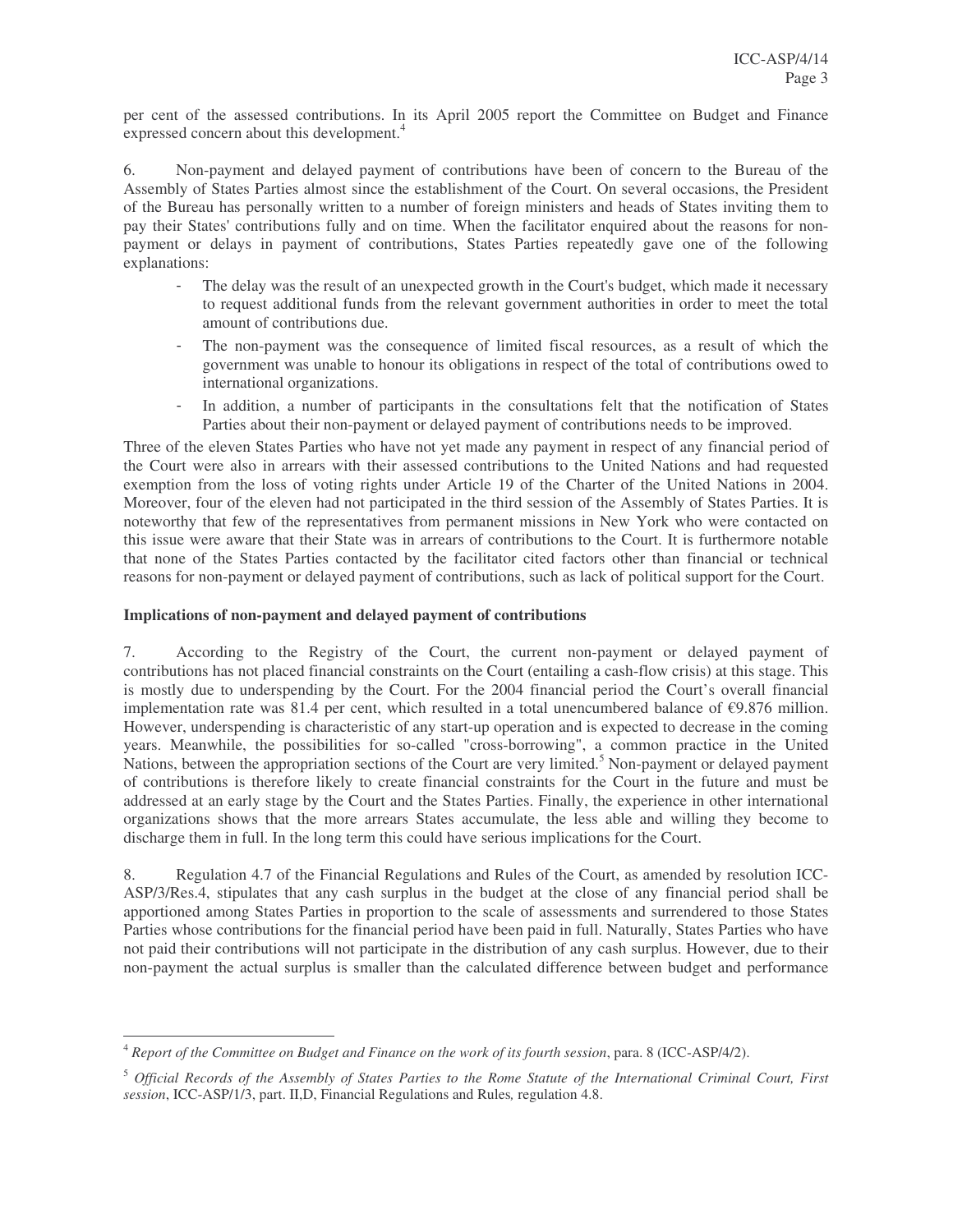(amount originally budgeted minus amount effectively spent by the end of the financial period). <sup>6</sup> Hence, in the event of a cash surplus, States Parties who have paid their contributions receive less than their due.<sup>7</sup>

9. According to article 112, paragraph 8, of the Rome Statute, a State Party which is in arrears in the payment of its financial contributions could lose its voting rights.<sup>8</sup> This rule will become applicable for the first time later this year, as the upcoming fourth session of the Assembly of States Parties will be the first one to take place after the completion of two full years (2003 and 2004). As of late June 2005, eleven States Parties had not yet made any payment for any financial period, which means that up to 10 per cent of the membership might be excluded from voting, including in elections, at the fourth session of the Assembly of States Parties. The number of States ineligible to vote may be even higher at the time of the election of judges in January 2006, since by then outstanding contributions for 2004 and 2005 will qualify as arrears. While decisions taken and elections participated in by 90 per cent of the membership would be perfectly adequate from a legal point of view, their legitimacy would leave something to be desired. Moreover, the exclusion of so many States Parties from voting, including in elections, might send the wrong signal about the existing political support for the Court from the States Parties to the Rome Statute.

10. With regard to the possible loss of voting rights, the relevant rules and regulations of the Court do not contain any guidelines beyond article 112, paragraph 8, of the Statute. In particular, there are no further detailed regulations governing possible exemption from loss of voting rights, such as the criteria applicable and the body eligible to prepare the relevant decisions for the Assembly of States Parties.

# **III. Recommendations**

### **Promotion of the timely, full and unconditional payment of contributions**

11. In the course of the consultations held by the facilitator, representatives of the States Parties stressed that efforts should be made to encourage timely, full and unconditional payment of contributions. In particular, States Parties expressed the hope that the loss of voting rights due to non-payment of contributions could be avoided.

12. In its April 2005 report the Committee on Budget and Finance expressed concern that only 21 States Parties had thus far paid their 2005 contributions in full and that eleven States Parties had not yet made any payment for any financial period. The Committee recommended that the Court take any additional measures that would encourage States to pay their contributions.

13. In the organizations of the United Nations system and other multilateral and regional organizations, measures to encourage the payment of arrears have been considered repeatedly.<sup>9</sup> Meanwhile, delayed payment or non-payment of contributions of various kinds remains a significant challenge to many

<sup>&</sup>lt;sup>6</sup> Ibid., regulation 4.6.

<sup>&</sup>lt;sup>7</sup> Example: For the 2004 financial period, the unencumbered balance amounts to  $\epsilon$ 9,876,000. A State Party whose contribution for the financial period has been paid in full and amounts, according to the scale of assessments, to 2.5 per cent should receive  $\epsilon$ 246,900. However, due to the non-payment of contributions by others in the amount of €4,450,000, that State Party would receive only €135,650.

<sup>&</sup>lt;sup>8</sup> Article 112, paragraph 8, of the Rome Statute: "A State Party which is in arrears in the payment of its financial contributions towards the costs of the Court shall have no vote in the Assembly and in the Bureau if the amount of its arrears equals or exceeds the amount of the contributions due from it for the preceding two full years. The Assembly may, nevertheless, permit such a State Party to vote in the Assembly and in the Bureau if it is satisfied that the failure to pay is due to conditions beyond the control of the State Party."

<sup>9</sup> See, for example, the report of the United Nations Committee on Contributions on *Information on some multi-year payment plans and incentive and disincentive measures applied by organizations of the United Nations system and other multilateral and regional organizations* (UN doc A/56/11/Add.1), or the most recent report of the Committee on Contributions on *Measures to encourage the payment of arrears*.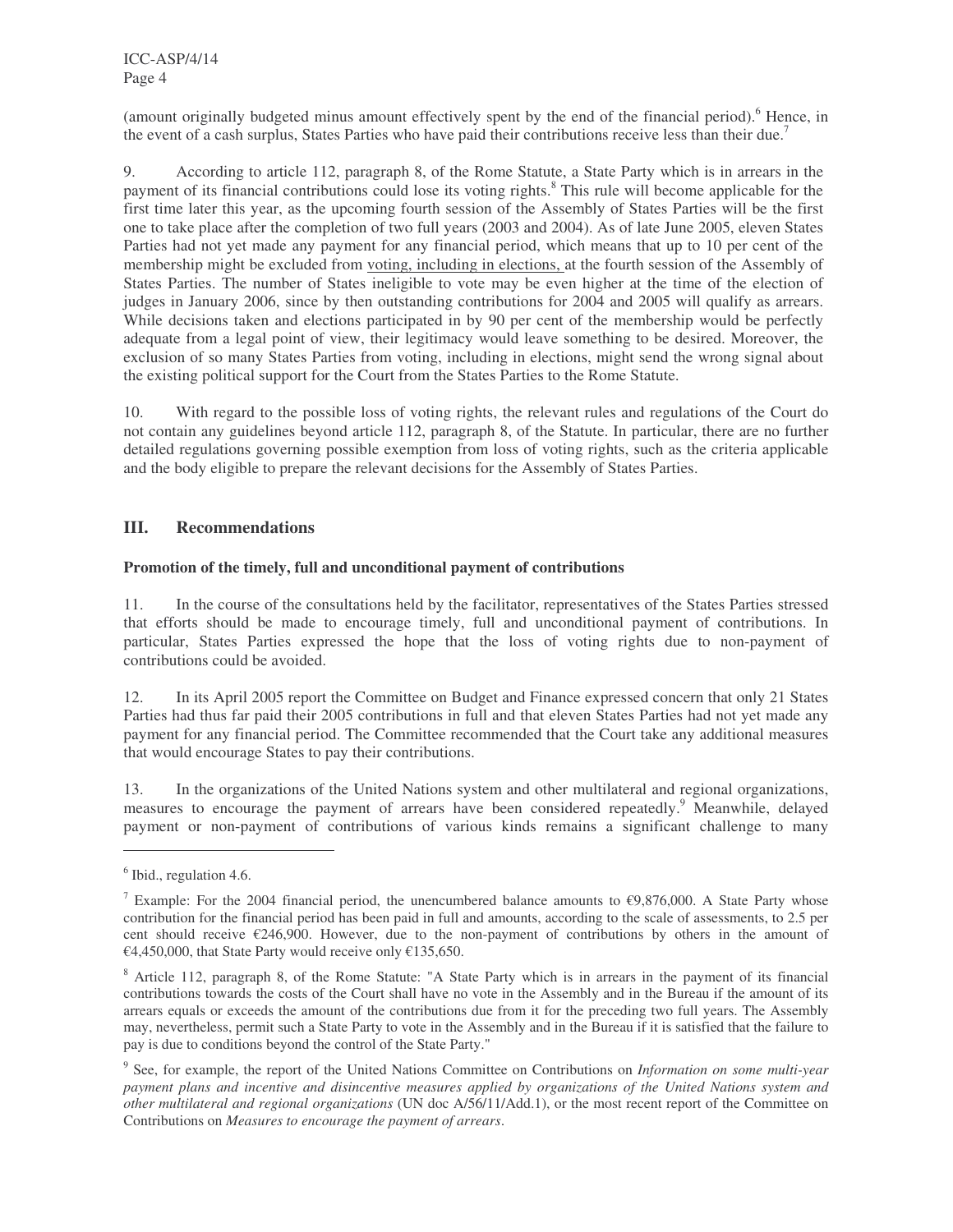international and regional organizations. For the large majority of States Parties to the Rome Statute, contributions to the Court involve relatively low figures.<sup>10</sup> At this stage, therefore, it is not recommended that elaborate incentive schemes should be developed and penalties imposed, such as restricting access of States Parties in arrears to recruitment and procurement opportunities, charging interest on or indexation of arrears, multi-year payment plans, or a rebate upon early payment combined with a penalty for late payment. However, depending on the development of the total amount of arrears and the financial situation of the Court, States Parties may wish to consider such measures in the future.

14. During consultations, the following recommendations were discussed and found broad support among interested States Parties:

### *Recommendation 1*

• **The Court should notify States Parties on a quarterly basis of the status of contributions, including a list of States Parties in arrears. Such notification should be addressed to capitals as well as to the relevant embassies and permanent missions in The Hague and New York.** In order to ensure that the relevant people receive the necessary information and act accordingly, it may be necessary to reach out to several representatives of any one State Party.

#### *Recommendation 2*

• **The Court should publish on its website, and update on a regular basis, information on the status of contributions, including a list of States Parties in arrears. Public knowledge of which countries have and have not paid their contributions may encourage States Parties to pay their contributions fully and on time.**

Some participants in the consultations felt, however, that the publication of information on the status of contributions ("naming and shaming") might provoke adverse reactions from the States Parties concerned.

### *Recommendation 3*

• **The Court should continue to provide States Parties at an early stage with information on ongoing planning in respect of the budget for the following financial period.** Without prejudice to the relevant recommendations by the Committee on Budget and Finance and to the decisions of the Assembly of States Parties, such early information should enable the States Parties to take necessary precautions that will enable them to pay their contributions without delay.

#### *Recommendation 4*

• **States Parties, in particular the members of the Bureau of the Assembly of States Parties, should take every appropriate opportunity to remind other States Parties who are in arrears of their financial commitments to the Court.** It is important to make representatives of States Parties in arrears aware of the facts and the possible implications for the Court of nonpayment or delayed payment of contributions and to encourage them to intervene with the relevant authorities of their own governments.

#### **Application of article 112, paragraph 8, of the Rome Statute**

15. According to article 112, paragraph 8, of the Rome Statute, "A State Party which is in arrears in the payment of its financial contributions towards the costs of the Court shall have no vote in the Assembly and

<sup>&</sup>lt;sup>10</sup> The total amount of arrears due from the eleven States Parties who have not yet made any payment for any financial period is less then €60,000.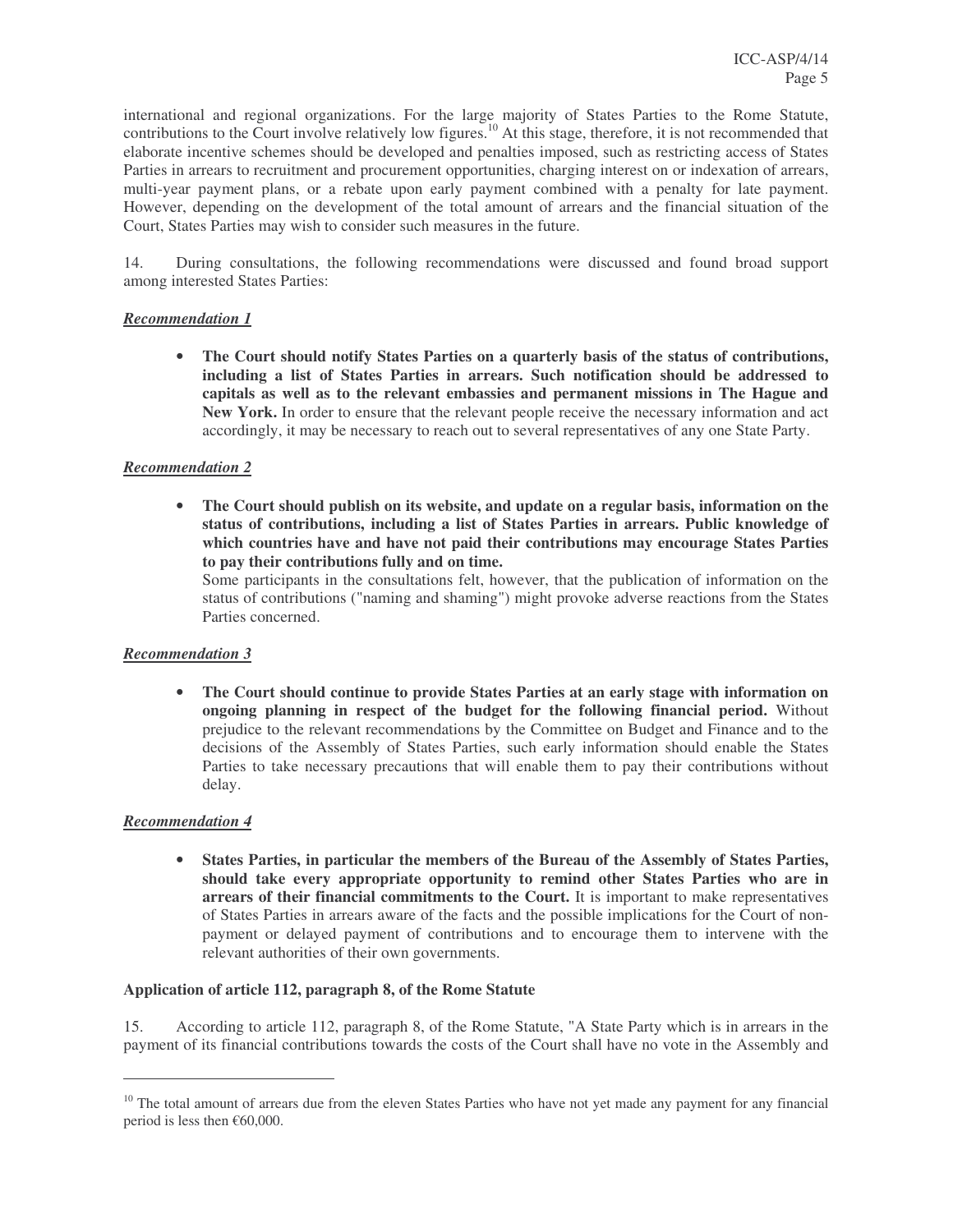in the Bureau if the amount of its arrears equals or exceeds the amount of the contributions due from it for the preceding two full years." According to regulations 5.5 and 5.6 of the Financial Regulations and Rules of the Court, "contributions" include assessed contributions and advances to the Working Capital Fund. Advances to the Contingency Fund are likely to be added to this list once the changes to the Financial Regulations and Rules necessitated by the establishment of the Contingency Fund have been adopted.<sup>11</sup>

16. While States Parties expressed the hope that the loss of voting rights due to non-payment of contributions would be avoided, they also maintained that article 112, paragraph 8, of the Rome Statute must be strictly implemented. With regard to the possibility of exemption from loss of voting rights. it was requested that applications to that effect by States Parties in arrears should be substantiated and analysed in an objective way and that no new body should be created for the purpose of analysing such applications.

17. In its April 2005 report, the Committee on Budget and Finance noted that the Assembly had requested its Secretariat to write to States Parties that could lose their voting rights in accordance with article 112, paragraph 8, of the Rome Statute. The Committee recommended that the Assembly request the Secretariat to advise States Parties each year in January, and the Assembly at the opening of each session, of the States that were ineligible to vote. It further recommended that the Secretariat be requested to inform States Parties periodically of States that had recovered their voting rights following payment of their arrears.

18. With regard to the possible loss of voting rights, the relevant rules and regulations of the Court do not contain any guidelines beyond article 112, paragraph 8. This raises a number of questions with regard to its application in practice. As article 112, paragraph 8, of the Rome Statute was modelled on Article 19 of the Charter of the United Nations, the practice of the United Nations is of special relevance.

# 19. *Does the loss of voting rights occur* ipso facto *or does it require a constitutive decision by the Assembly of States Parties?*

The practice of the United Nations with regard to Article 19 of the Charter, while not entirely consistent, is apparently based on the premise that Article 19, clause 1, takes effect *ipso jure*. <sup>12</sup> The Committee on Budget and Finance seemed to agree that article 112, paragraph 8, of the Rome Statute should be applied in the same way when it recommended that States Parties be informed periodically of the States that were ineligible to vote and of States that had recovered their voting rights following payment of their arrears (see para. 17 above).

# 20. *What criteria should be applied with reference to a possible exemption from loss of voting rights?*

The General Assembly of the United Nations, in its resolution 54/237 C of 23 December 1999, urges all Member States in arrears requesting exemption under Article 19 of the Charter to provide the fullest possible supporting information, including information on economic aggregates, government revenues and expenditure, foreign exchange resources, indebtedness, difficulties in meeting domestic or international financial obligations and any other information that might support the claim that failure to make necessary payments had been attributable to conditions beyond the control of the Member States. The contributions of States Parties to the Court are considerably smaller than those of Member States to the United Nations. It may therefore seem impractical or harsh to request the same kind of supporting information for an exemption from loss of voting rights in the Assembly of States Parties to the Rome Statute. However, the threat of a possible loss of voting rights due to non-payment of contributions must not be compromised by providing an easy way out. It is therefore recommended that the same criteria be applied with regard to article 112, paragraph 8, of the Rome Statute as have been identified by the General Assembly for Article 19 of the Charter. Should the Assembly of States Parties follow this recommendation, it is important that States Parties have sufficient time to compile and submit the necessary reports and explanations.<sup>13</sup>

<sup>&</sup>lt;sup>11</sup> See resolution ICC-ASP/3/Res.4 B.

<sup>12</sup> Tomuschat, "Art. 19 N 15-25", in B Simma (ed), *The Charter of the United Nations* (2nd edition, 2002).

<sup>&</sup>lt;sup>13</sup> This would require a special approach for the fourth session of the Assembly of States Parties in November 2005 and its resumed session in January 2006, as the criteria suggested in this report will not have been approved by the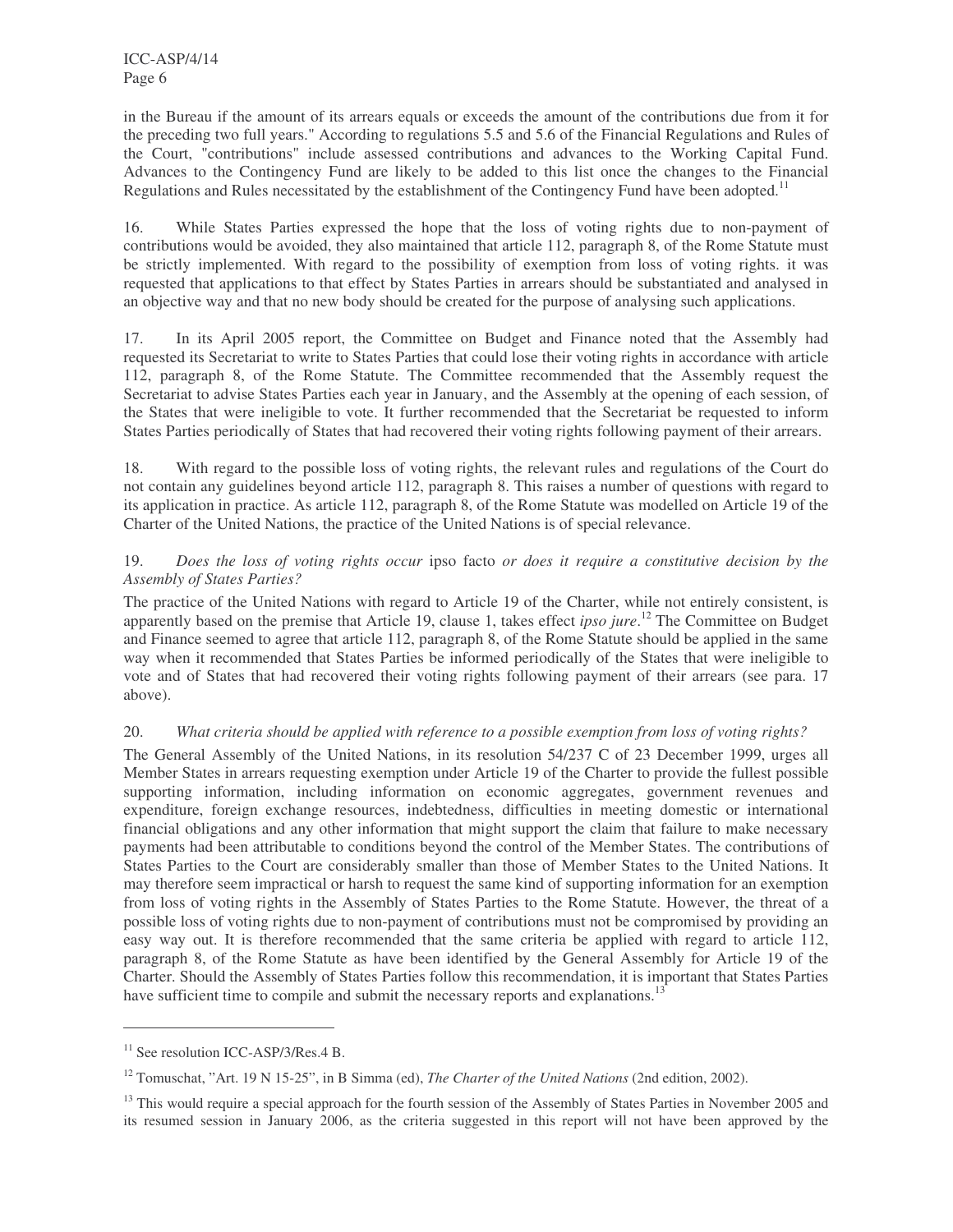As an alternative criterion it was suggested that exemption from loss of voting rights could be granted upon partial payment of arrears, which would demonstrate the State Party's good intentions. To prevent abuse of this option, exemption upon partial payment of arrears should not be granted more than once or twice to the same State Party over a period of several years.

With regard to the relatively small amounts of money involved, some participants in the consultations questioned whether exemptions from loss of voting rights could be justified at all.

# 21. *What body should evaluate applications from States Parties for exemption from loss of voting rights?*

Among the bodies that might be considered – the Registry of the Court, the Assembly of States Parties, the Bureau of the Assembly, the Secretariat of the Assembly, the Committee on Budget and Finance – only the latter seems to be sufficiently qualified and independent to be entrusted with this delicate task. In addition, rule 9 of the Rules of Procedure of the Committee on Budget and Finance<sup>14</sup> stipulates that the Committee shall be responsible for the technical examination of any document submitted to the Assembly that contains financial or budgetary implications or any other matter of a financial, budgetary or administrative nature as may be entrusted to it by the Assembly of States Parties. Accordingly, it is suggested that the Committee on Budget and Finance be requested to advise the Assembly of States Parties on the action to be taken with regard to the application of article 112, paragraph 8 (2), of the Rome Statute.<sup>15</sup> The Assembly of States Parties decides on granting an exemption from loss of voting rights by a simple majority<sup>16</sup> on the basis of the recommendation by the Committee on Budget and Finance.

22. Based on the above, the application of article 112, paragraph 8, of the Rome Statute according to the established practice of the United Nations with regard to Article 19 of the Charter has been discussed and generally agreed by interested States Parties.

# *Recommendation 5*

• **With regard to the loss of voting rights, article 112, paragraph 8 (1), of the Rome Statute should be applied based on the premise that it takes effect** *ipso jure***.**

### *Recommendation 6*

• **With regard to possible exemption from loss of voting rights according to article 112, paragraph 8 (2), of the Rome Statute, the same criteria should be applied as were identified by the General Assembly of the United Nations for Article 19 of the United Nations Charter.**

### *Recommendation 7*

• **The Committee on Budget and Finance should be requested to evaluate the applications of States Parties for exemption from loss of voting rights and to advise the Assembly of States Parties on the action to be taken with regard to the application of article 112, paragraph 8 (2), of the Rome Statute.**

Assembly in time for States Parties to prepare their applications accordingly. Under the circumstances. it might be appropriate for the Assembly to approve any request for exemption from the loss of voting rights.

<sup>&</sup>lt;sup>14</sup> Official Records of the Assembly of States Parties to the Rome Statute of the International Criminal Court, Second *session*, New York, 8-12 September 2003 (United Nations publication, Sales No. E.03.V.13), Annex III (ICC-ASP/2/10).

<sup>&</sup>lt;sup>15</sup> See also rule 160 of the Rules of Procedure of the General Assembly of the United Nations (UN doc. A/520/Rev.15).

<sup>&</sup>lt;sup>16</sup> Official Records of the Assembly of States Parties to the Rome Statute of the International Criminal Court, First *session*, New York, 3-10 September 2002 (United Nations publication, Sales No. E.03.V.2 and corrigendum), ICC-ASP/1/3, part. II,C, rule 64 of the Rules of Procedure of the Assembly of States Parties.